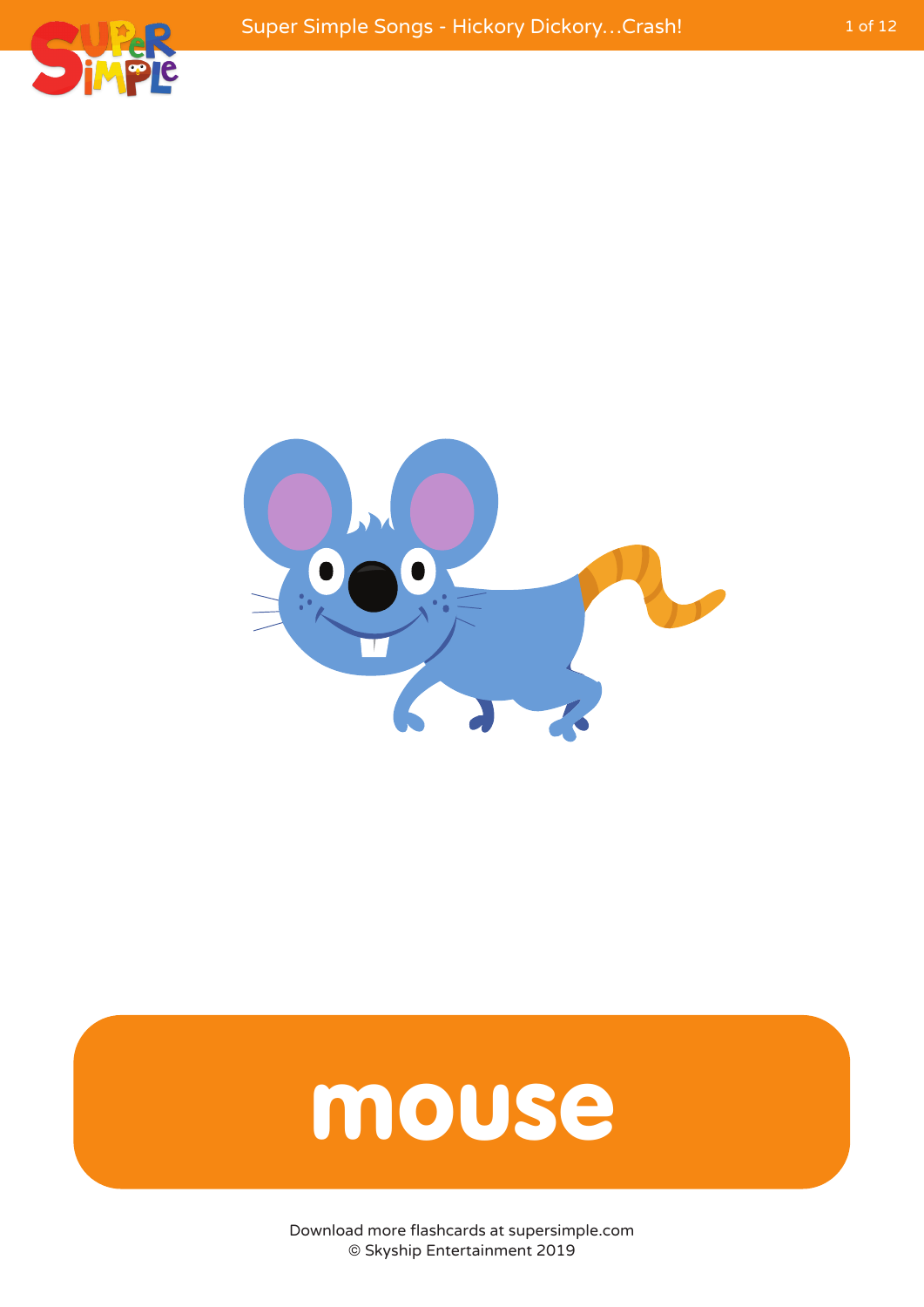



#### snake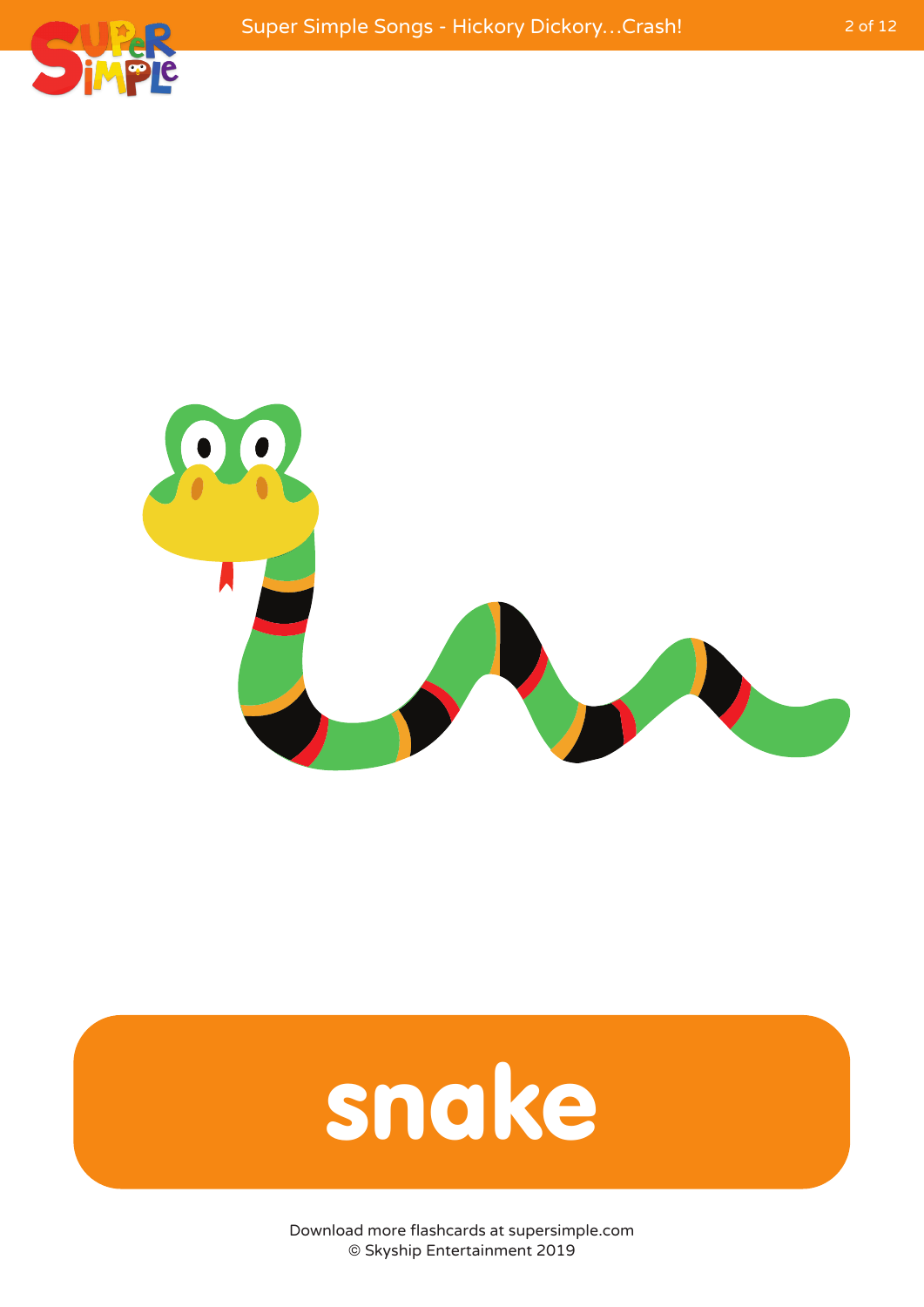



## squirrel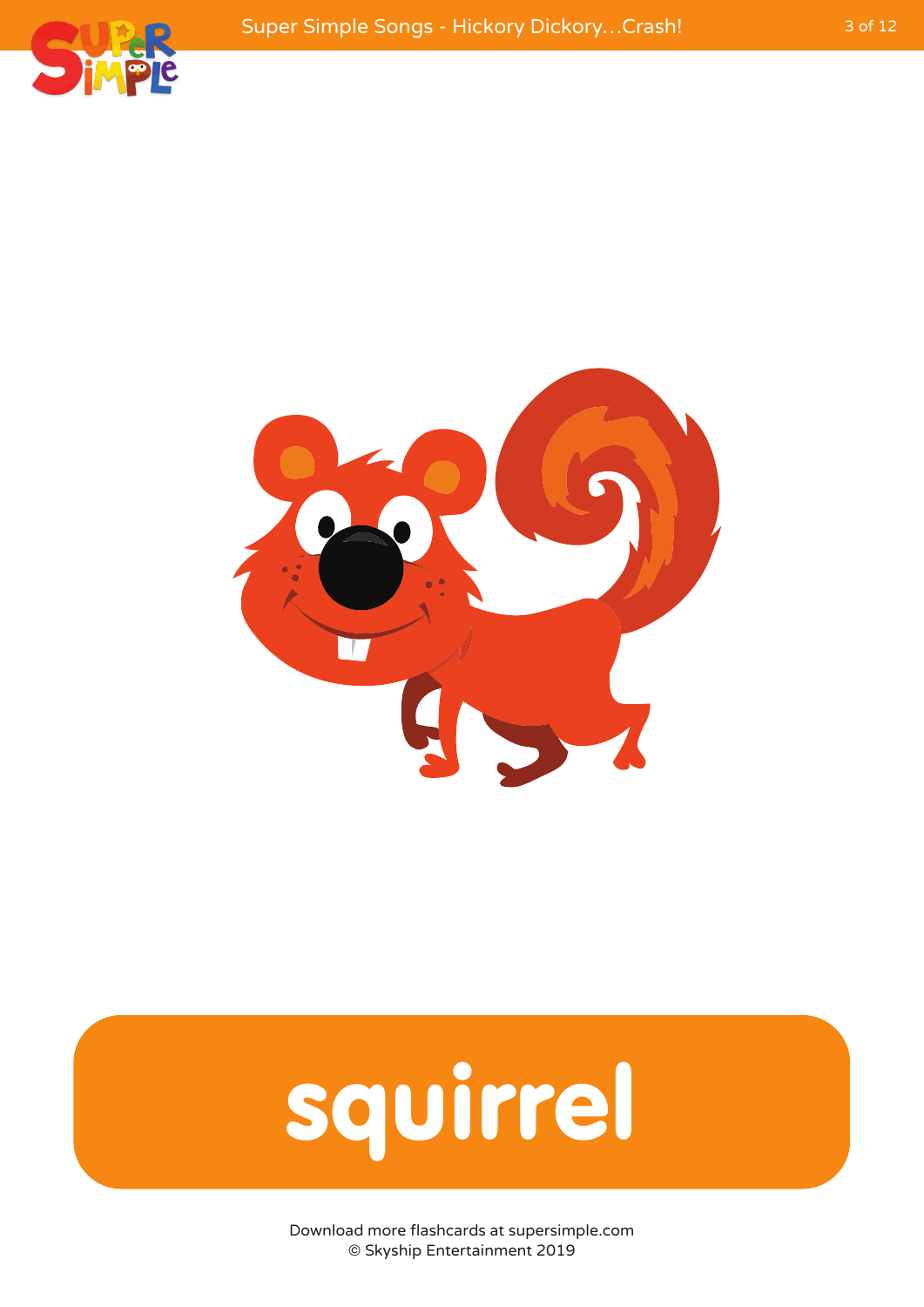



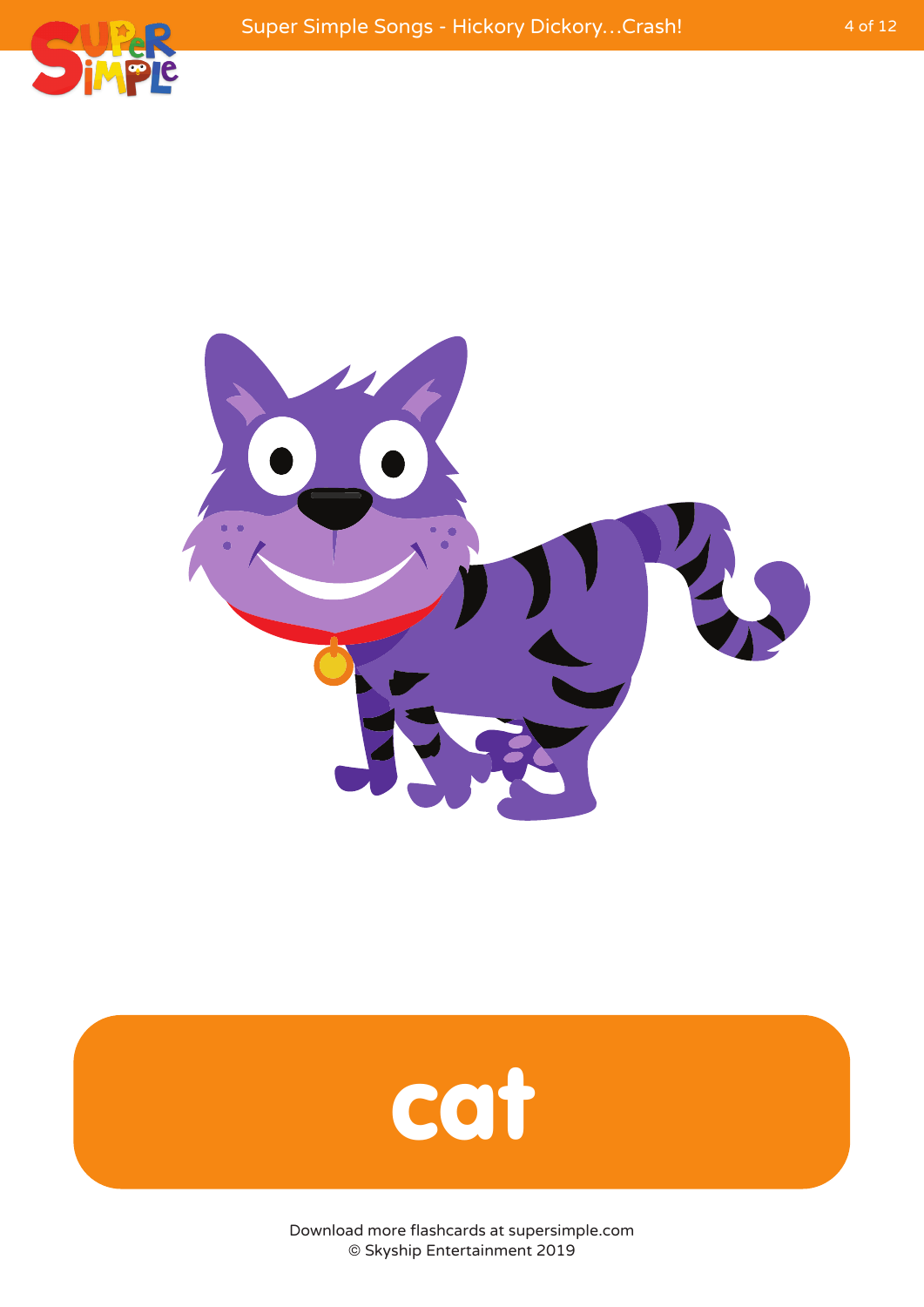



# monkey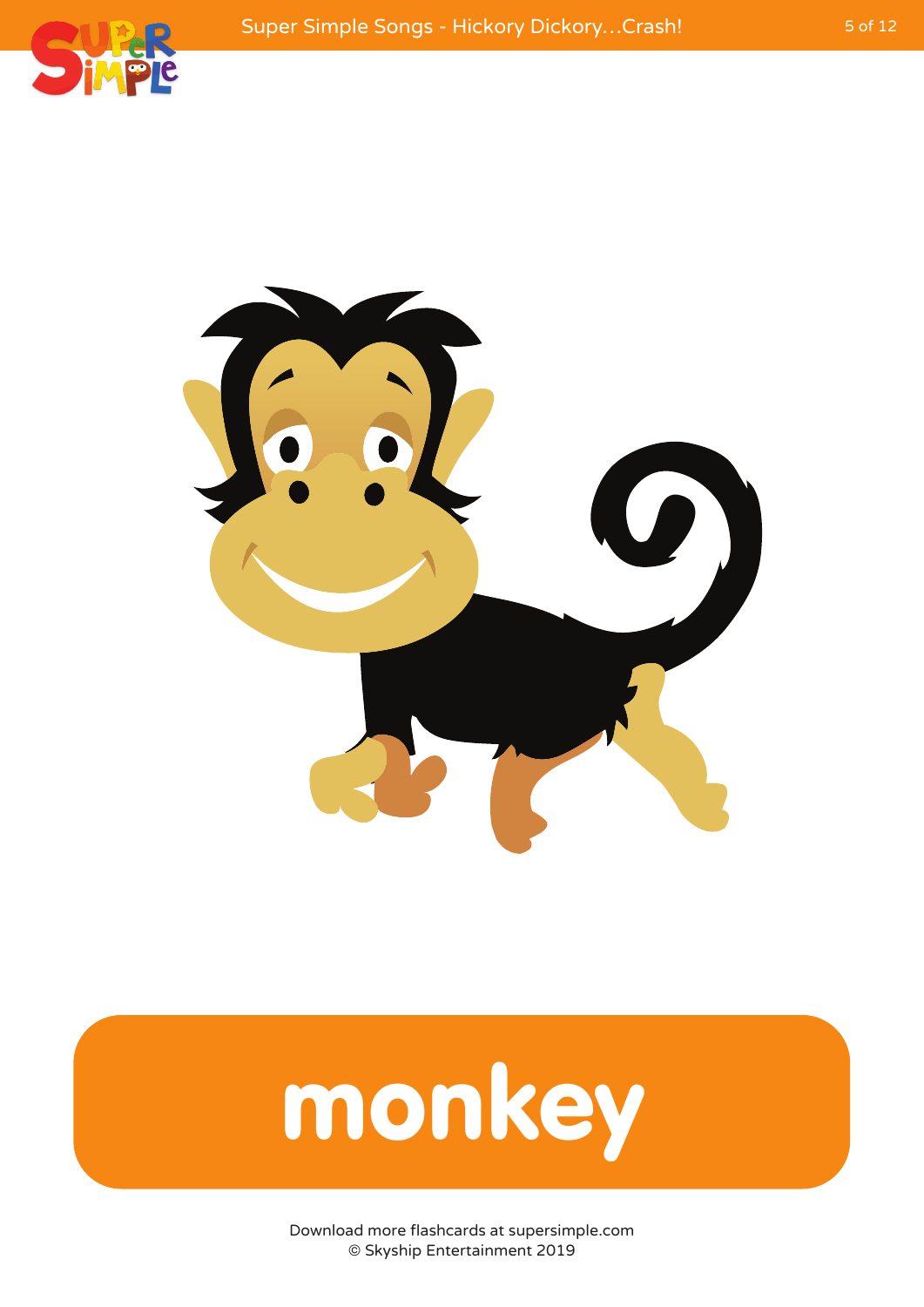



## elephant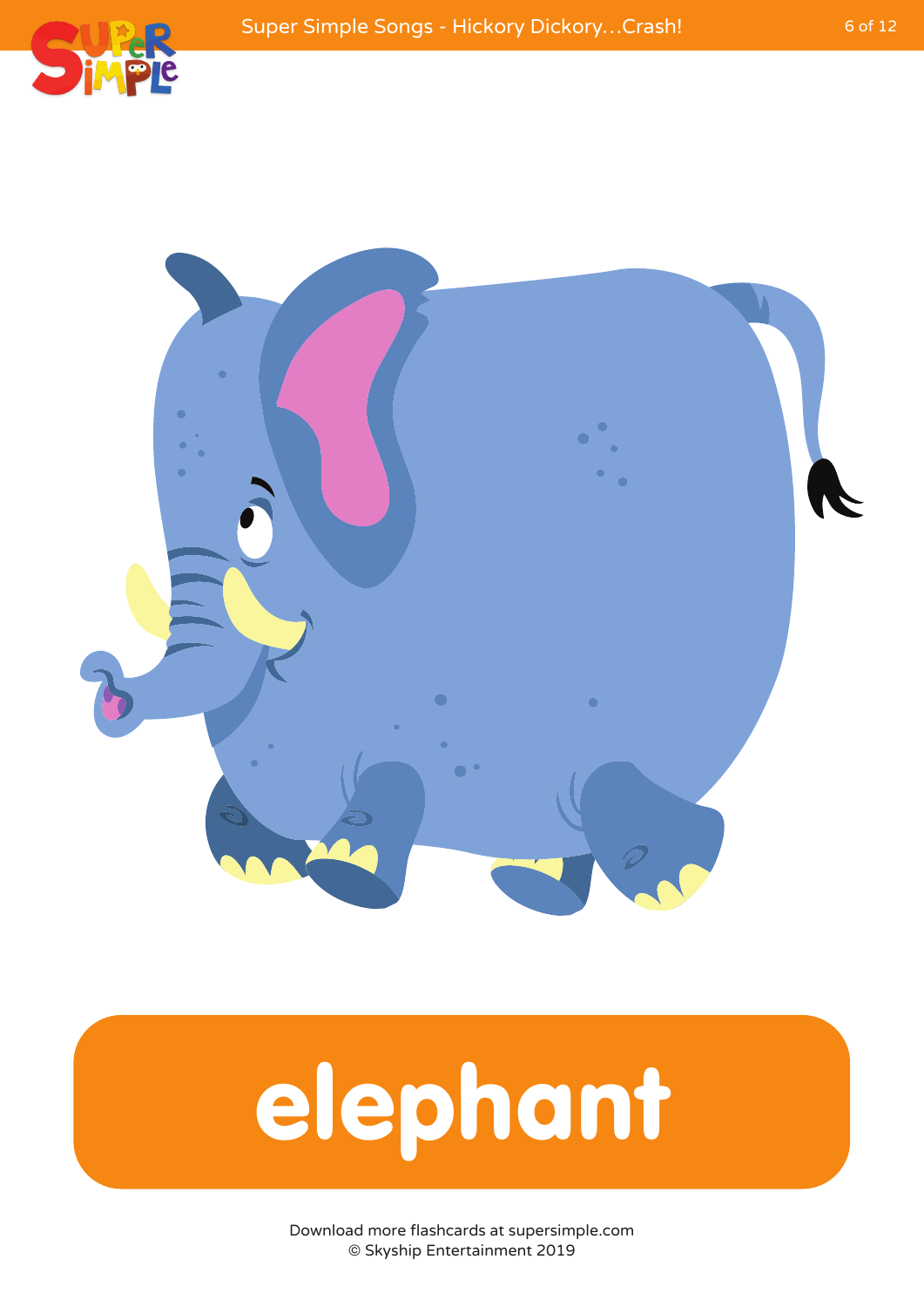



#### one o'clock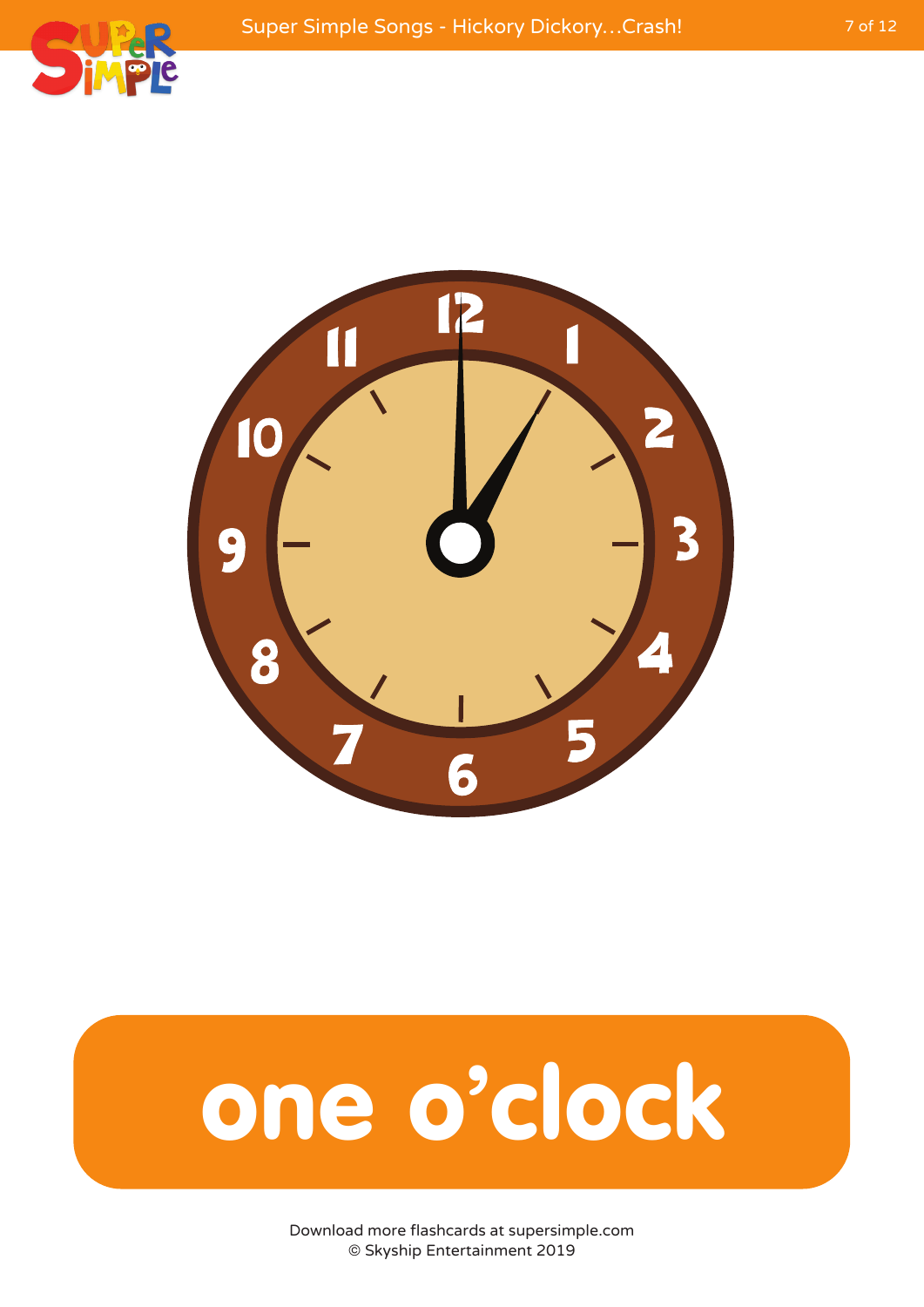



#### two o'clock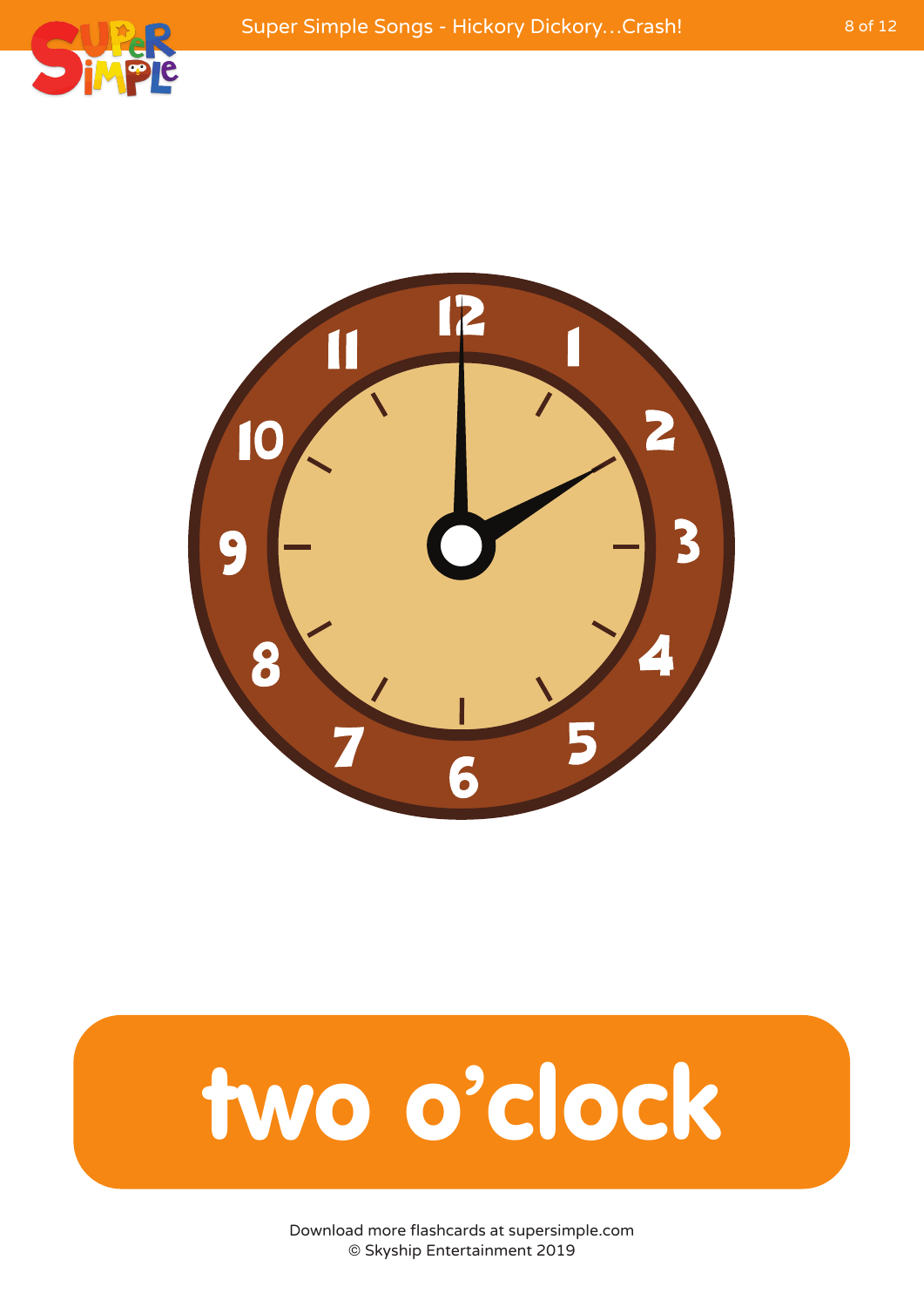



#### three o'clock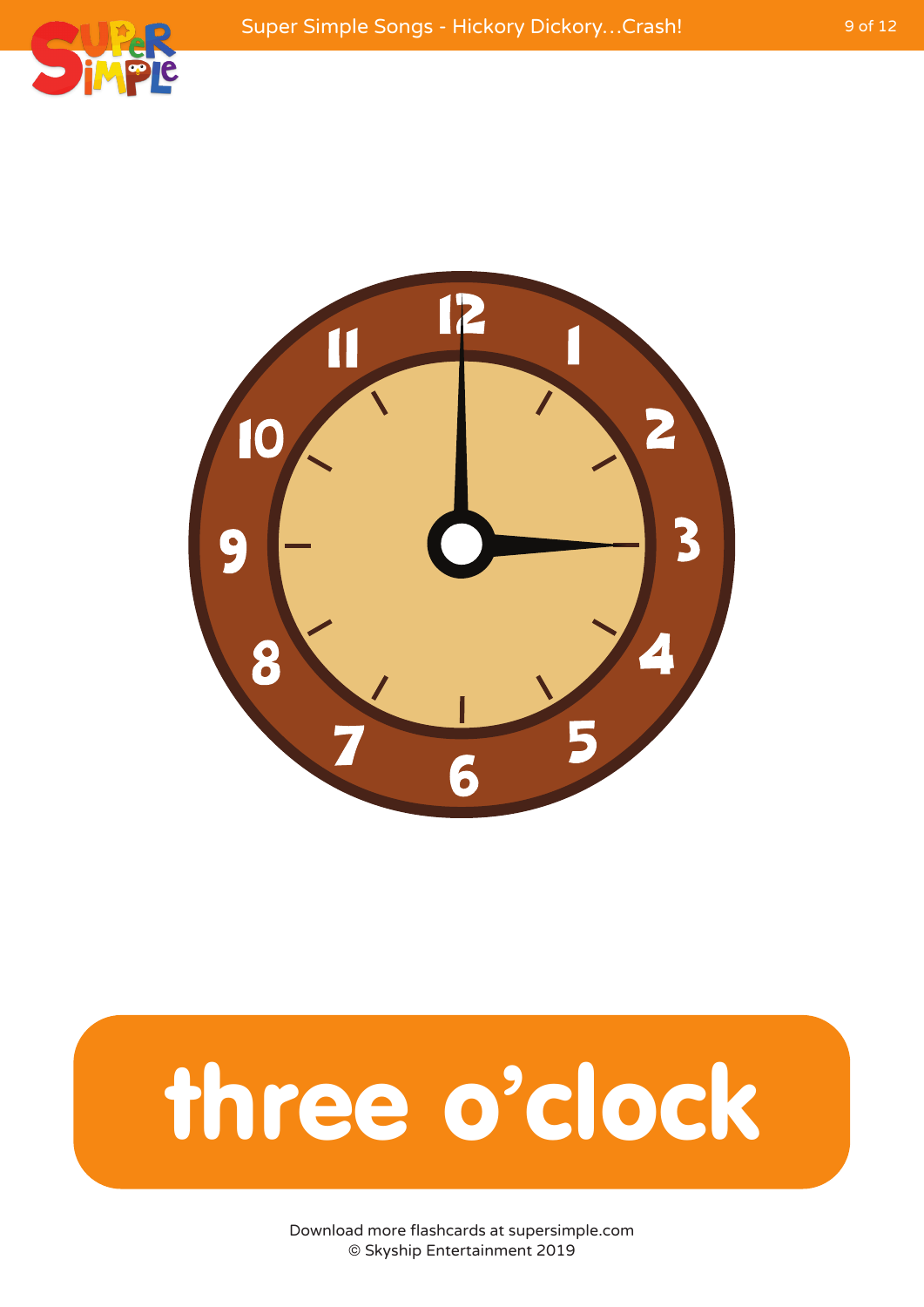



## four o'clock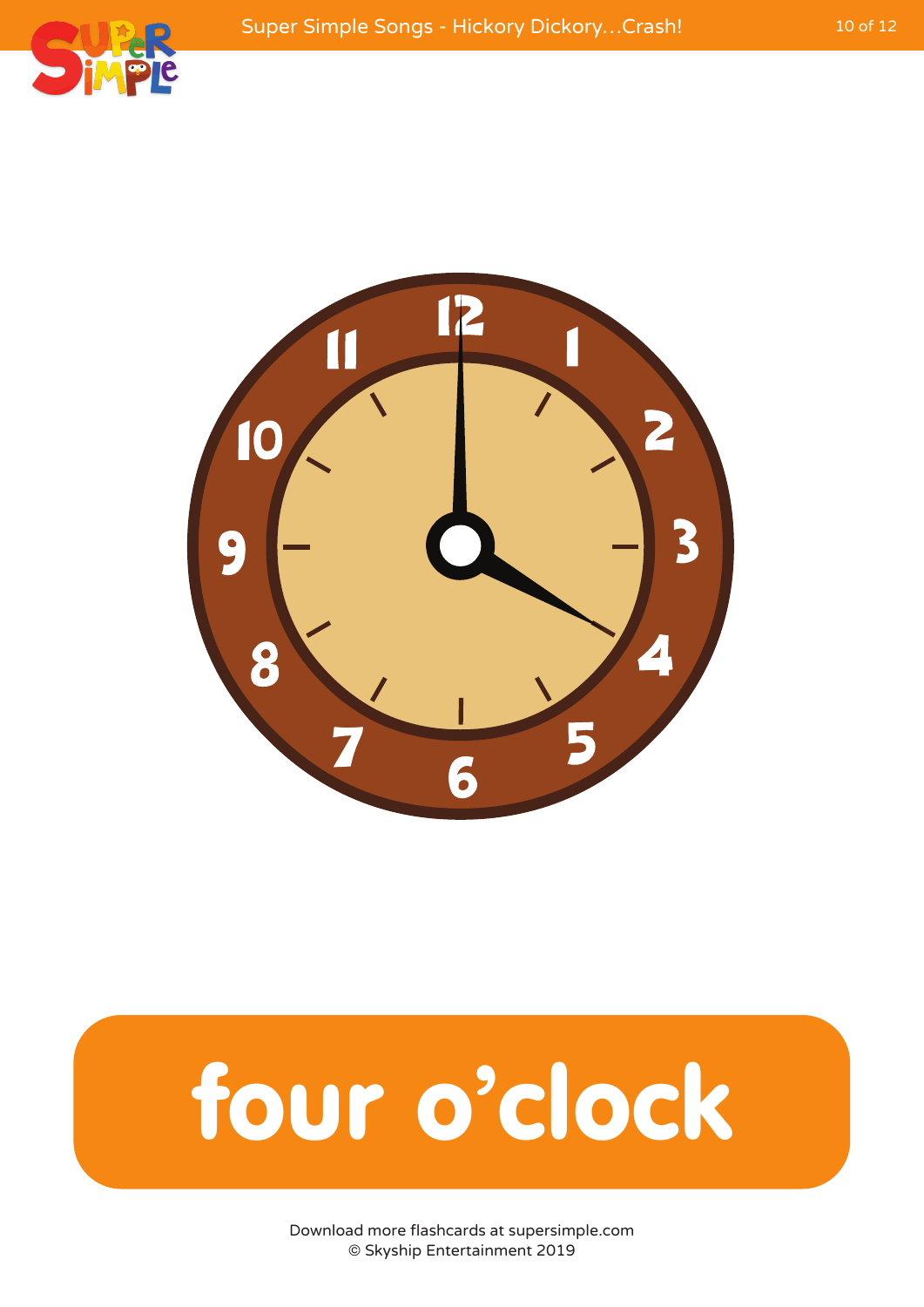



## five o'clock